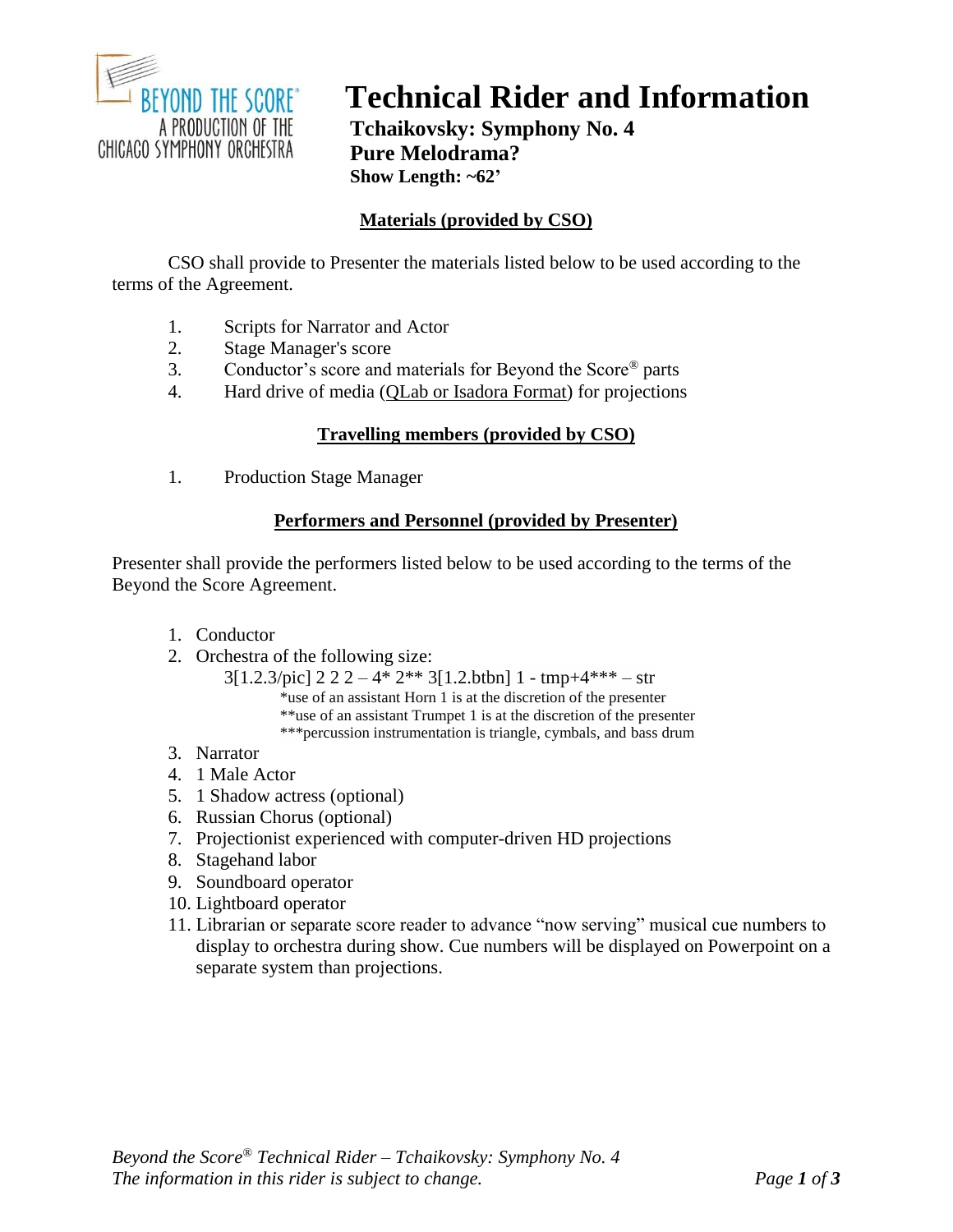# **Technical Information**

## **CSO agrees to furnish the following at CSO's expense:**

-- Hard-drive and access to online storage with show multimedia in QLAB or Isadora format.

-- Scripts for actors

-- Cuing score for Production Stage Manager

## **Presenter agrees to furnish the following at Presenter's expense:**

#### *SOUND* (Subject to advance)

-- Sound equipment to amplify spoken word clearly and consistently throughout concert hall; 2 wireless headset microphones (DPA 4065 or equivalent); sound to be mixed from in-house position. Back-up microphones for actors are recommended.

-- CD player or audio playback laptop (recommended) and operator are needed for all nonorchestral rehearsals to play orchestral excerpts. Excerpts will be provided as CD and as MP3/playlist, and should be played through the primary sound system.

-- Clearcom system for communication between Production Stage Manager, soundman, lightboard operator and projectionist, and musical excerpt player for non-orchestral rehearsals.

#### *LIGHTING* (Subject to advance)

- -- Specials focused as follows:
	- narrator (downstage right)
	- actor (downstage left)
	- conductor/keyboards (center stage)
	- -lighting special for choir (if applicable)
	- cue light for shadow actress

-- Stand lights for orchestra members and conductor powered from light board and dimmable; recommend use of hoods or other masking device for orchestra stand lights to minimize spill onto screen. Stand lights to be removed at intermission (2nd half of concert in regular concert lighting).

#### *PROJECTION/SCREEN for Primary projections* (Subject to advance)

-- Pending final confirmation from CSO; either minimum 15' x 20' screen to accommodate 4:3 aspect ratio images or a 16' x 28' screen to accommodate 16:9 aspect ratio images centered above orchestra as needed for optimal sightlines (retractable screen is optimal).

--Appropriate location from which to project with appropriate power requirements for projection equipment.

-- -- Projector should feature a minimum resolution of 1920 X 1200 and a minimum brightness of 14,000 lumens. Appropriate lenses based on throw distance and hall.

-- A main projection computer consisting of a **MacPro [\*\*This is a desktop tower computer and NOT a MacBook Pro Laptop]\*\*\*** or similar model running MacOS 10.11 or later. The computer must have a Retina display and at least a quad-core processor, a Solid State Hard Drive, a minimum of 8GB of RAM, and a minimum of 2GB of video RAM. This computer should have its own wired dedicated monitor, keyboard, and mouse (or pointing device).

— This show has embedded audio. As such, the projection computer must have the ability to output audio. A stereo audio connection to the venue's sound system is necessary. This can be via the built-in audio output (3.5mm), or using a digital audio interface.

*Beyond the Score® Technical Rider – Tchaikovsky: Symphony No. 4 The information in this rider is subject to change. Page 2 of 3*